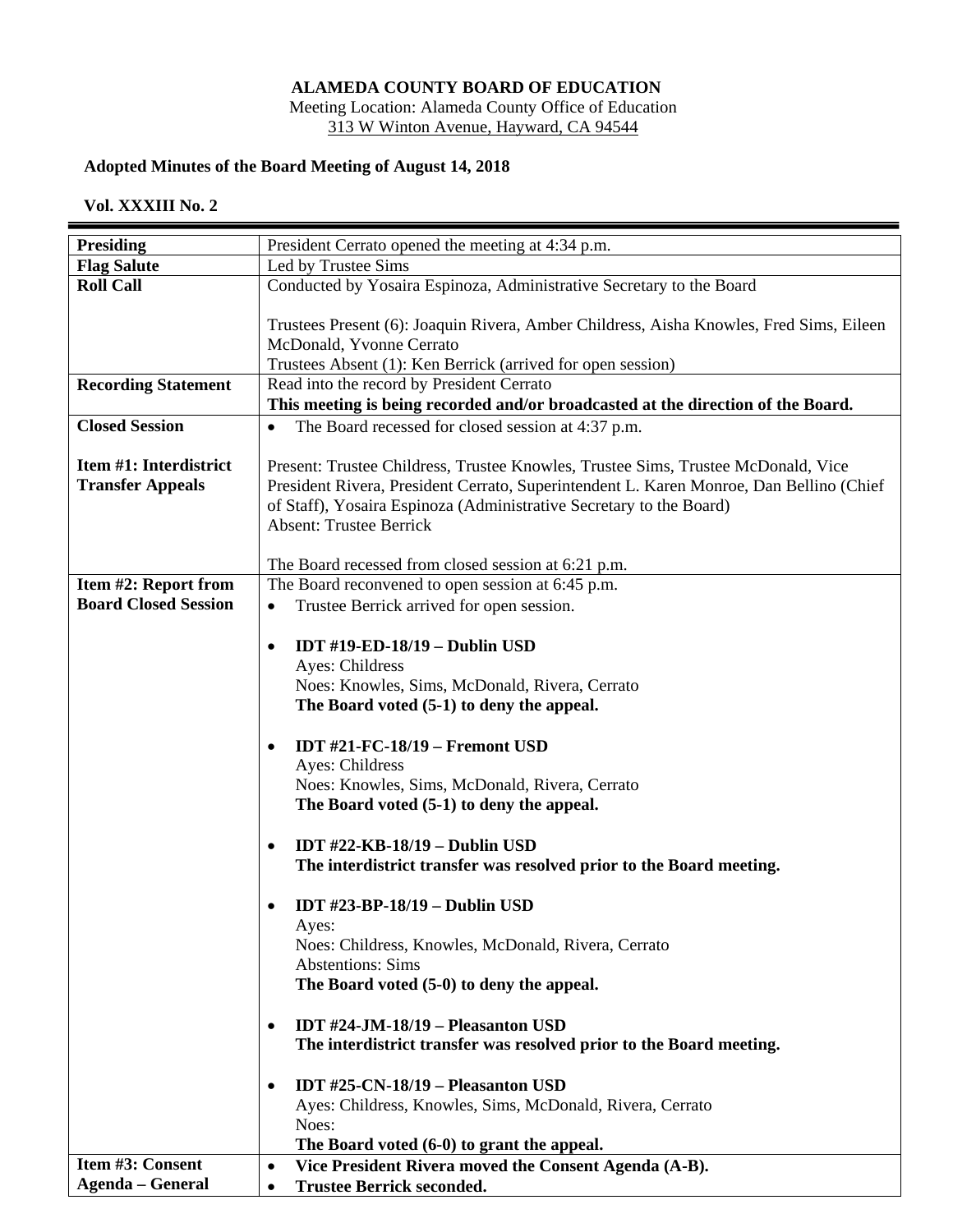| <b>Matters</b>                     | The motion passed unanimously $(6-0)$ .                                                                                                    |
|------------------------------------|--------------------------------------------------------------------------------------------------------------------------------------------|
| A. Minutes of the July 10,         |                                                                                                                                            |
| 2018 Board Meeting                 |                                                                                                                                            |
| B. Resolution: Attendance          |                                                                                                                                            |
| <b>Awareness Month</b>             |                                                                                                                                            |
| (September)                        |                                                                                                                                            |
| C. Resolution: Hispanic            |                                                                                                                                            |
| Heritage Month<br>(September $15-$ |                                                                                                                                            |
| October 15)                        |                                                                                                                                            |
| D. Resolution: National            |                                                                                                                                            |
| Preparedness Month                 |                                                                                                                                            |
| (September)                        |                                                                                                                                            |
| E. Resolution: Suicide             |                                                                                                                                            |
| Prevention Month                   |                                                                                                                                            |
| (September)                        |                                                                                                                                            |
| F. Consolidated                    |                                                                                                                                            |
| Application for                    |                                                                                                                                            |
| Funding                            |                                                                                                                                            |
| <b>Item #4: Determination</b>      | Ms. Teresa Kapellas, Executive Director of Administrative Services, provided a<br>$\bullet$                                                |
| <b>Hearing – Envision</b>          | summary of their review and analysis of Envision Academy's material revision.                                                              |
| <b>Academy Material</b>            | Two people submitted speaker cards asking the Board to postpone their vote for<br>$\bullet$                                                |
| <b>Revision</b>                    | another month.                                                                                                                             |
|                                    | Six people submitted speaker cards in favor of the material revision.<br>$\bullet$                                                         |
|                                    | <b>Trustee Berrick moved that the Alameda County Board of Education approve</b><br>$\bullet$                                               |
|                                    | the material revision for Envision Academy.                                                                                                |
|                                    | <b>Trustee McDonald seconded.</b><br>$\bullet$                                                                                             |
|                                    |                                                                                                                                            |
|                                    | Trustee Rivera substituted the motion. He moved to postpone the vote for<br>$\bullet$<br>Envision Academy's material revision for a month. |
|                                    |                                                                                                                                            |
|                                    | <b>Trustee Knowles seconded.</b><br>$\bullet$                                                                                              |
|                                    | The motion failed (2-5).<br>$\bullet$                                                                                                      |
|                                    | Ayes: Rivera, Knowles<br>$\circ$                                                                                                           |
|                                    | Noes: Berrick, Childress, Sims, McDonald, Cerrato<br>$\circ$                                                                               |
|                                    | The Board revisited the first motion.<br>٠                                                                                                 |
|                                    | Trustee Berrick moved that the Alameda County Board of Education approve                                                                   |
|                                    | the material revision for Envision Academy.                                                                                                |
|                                    | <b>Trustee McDonald seconded.</b>                                                                                                          |
|                                    | The motion passed (6-1).<br>$\bullet$                                                                                                      |
|                                    | Ayes: Childress, Berrick, Knowles, Sims, McDonald, Cerrato<br>$\circ$                                                                      |
|                                    | Noes: Rivera<br>$\circ$                                                                                                                    |
| Item #5: Public                    | None.<br>$\bullet$                                                                                                                         |
| <b>Comment</b>                     |                                                                                                                                            |
| Item #6: Public                    | Trustee Berrick moved to open the public hearing.<br>$\bullet$                                                                             |
| <b>Hearing – Connecting</b>        | <b>Trustee McDonald seconded.</b><br>$\bullet$                                                                                             |
| <b>Waters Charter School,</b>      | The motion passed unanimously (7-0).<br>$\bullet$                                                                                          |
| East Bay (CWCS-EB)                 |                                                                                                                                            |
| <b>Material Revision</b>           | Sherri Nelson, Executive Director of Connecting Waters, presented on their request for<br>$\bullet$<br>material revision to its charter.   |
|                                    |                                                                                                                                            |
|                                    | Trustee Rivera moved to close the public hearing.<br>٠                                                                                     |
|                                    | <b>Trustee Knowles seconded.</b><br>$\bullet$                                                                                              |
|                                    | The motion passed unanimously (7-0).<br>٠                                                                                                  |
| Item #7: Public                    | Trustee Rivera moved to open the public hearing.<br>$\bullet$                                                                              |
| <b>Hearing - Hayward</b>           | <b>Trustee Knowles seconded.</b><br>٠                                                                                                      |
| <b>Collegiate Charter</b>          | The motion passed unanimously (7-0).<br>$\bullet$                                                                                          |
| <b>School (HCCS) Petition</b>      | Neena Goswamy, lead petitioner, presented on the charter petition appeal for Hayward<br>$\bullet$                                          |
| <b>Appeal from Hayward</b>         | Collegiate Charter School.                                                                                                                 |
| <b>USD</b>                         | Peter Parenti, Assistant Superintendent of Educational Services for Hayward USD,<br>$\bullet$                                              |
|                                    | presented the reasoning behind the denial of Hayward Collegiate Charter School's                                                           |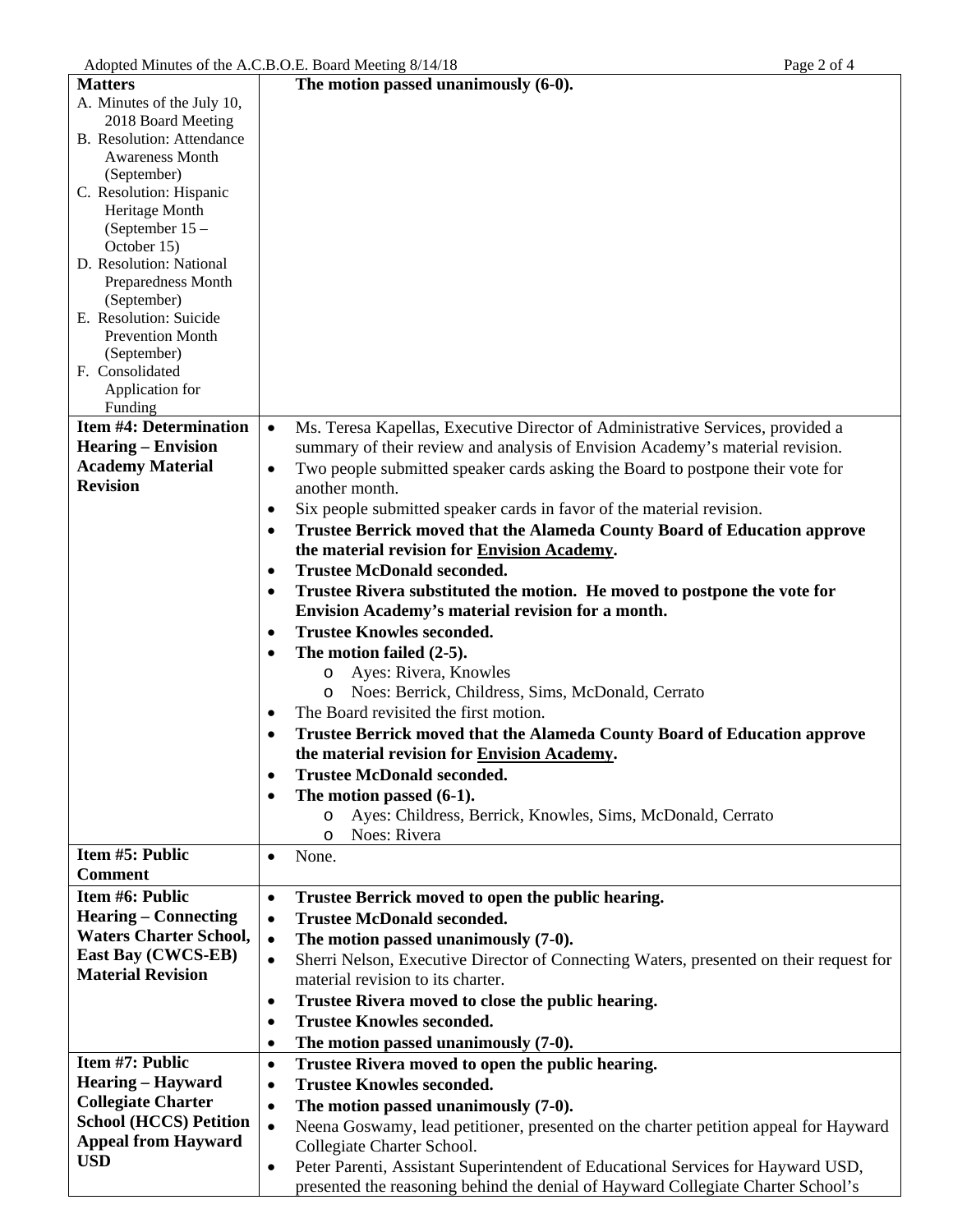$\mathbf{r}$ 

 $\overline{\phantom{0}}$ 

|                                       | charter petition.                                                                                           |
|---------------------------------------|-------------------------------------------------------------------------------------------------------------|
|                                       | Five people submitted public speaker cards in support of Hayward Collegiate Charter                         |
|                                       | School's petition appeal.                                                                                   |
|                                       | Two people submitted public speaker cards in opposition of Hayward Collegiate<br>$\bullet$                  |
|                                       | Charter School's petition appeal.                                                                           |
|                                       | Trustee Sims moved to close the public hearing.<br>$\bullet$                                                |
|                                       | <b>Trustee McDonald seconded.</b><br>$\bullet$                                                              |
|                                       | The motion passed unanimously (7-0).<br>$\bullet$                                                           |
|                                       | The Board recessed at 8:27 p.m.<br>$\bullet$                                                                |
| Item #8: AB 925                       | The Board reconvened at 8:35 p.m.<br>$\bullet$                                                              |
| <b>Alameda County -</b>               | Trustee Rivera moved to approve the Triennial Plan, which includes approvals of<br>٠                        |
| <b>Wide Educational</b>               | the plan for all Alameda County districts.                                                                  |
| <b>Services Plan for</b>              | <b>Trustee McDonald seconded.</b><br>$\bullet$                                                              |
| <b>Serving Expelled and</b>           | The motion passed unanimously (7-0).<br>$\bullet$                                                           |
| <b>High Risk Students</b>             |                                                                                                             |
| <b>Update for July 1, 2018</b>        |                                                                                                             |
| through June 30, 2021                 |                                                                                                             |
| <b>Item #9: State Teacher</b>         | No discussion.<br>$\bullet$                                                                                 |
| <b>Retirement System</b>              |                                                                                                             |
| (STRS) Waiver                         |                                                                                                             |
| <b>Request</b>                        |                                                                                                             |
| Item #10: Board                       | Dan Bellino, Chief of Staff, presented the Board Personnel Commissioner<br>$\bullet$                        |
| <b>Personnel</b>                      | Appointment Process for review and potential revisions.                                                     |
| <b>Commissioner</b>                   | The Board decided to change the application deadline to Sunday, September $2nd$ . For<br>٠                  |
| <b>Appointment Process</b>            | the September $11th$ Board meeting, the applications will be included in the Board                          |
|                                       | packet and the Board will publicly announce their intended appointee(s) to be invited                       |
|                                       | to the October 9 <sup>th</sup> Board meeting for an interview.                                              |
|                                       | At the November 13 <sup>th</sup> Board meeting, the Board will hold a public hearing on the<br>$\bullet$    |
|                                       | qualifications of the Board's intended appointee(s), where they will then make an                           |
|                                       | intended appointment or a substitute appointment.                                                           |
|                                       | Trustee Berrick moved to close the application on September 2 <sup>nd</sup> , where the<br>$\bullet$        |
|                                       | Board will then meet and interview applicants at the October 9th Board meeting.                             |
|                                       | The Board will then hold a public hearing at their November 13th Board meeting                              |
|                                       | to review their qualifications and make a selection of a Personnel Commissioner.                            |
|                                       | <b>Trustee Childress seconded.</b>                                                                          |
|                                       | The motion passed unanimously (7-0).<br>$\bullet$                                                           |
| Item #11: Items from                  | Trustee McDonald shared pictures from the blanket giveaway at Lazear Charter<br>$\bullet$                   |
| the Board                             | Academy.                                                                                                    |
|                                       | Trustee Sims attended the Amalgamated Transit Union (ATU) Local 1555's Black<br>٠                           |
|                                       | Caucus backpack drive. He shared they will attend the September $11th$ Board meeting                        |
|                                       | to provide the backpacks to SPaS.                                                                           |
|                                       | Trustee Knowles reported attending the Freedom School Graduation on August 10th.<br>٠                       |
|                                       | Trustee Childress reported attending the following:                                                         |
|                                       | o Burke Academy Poetry Slam on July 31 <sup>st</sup>                                                        |
|                                       | National Night Out at Cox Academy<br>$\circ$                                                                |
|                                       | o Backpack Reception for Lend a Hand                                                                        |
| Item #14: President's                 | First Day of School for Martin Luther King Jr. Elementary School<br>$\circ$                                 |
|                                       | President Cerrato shared that after 29 years, this was the first year she did not have to<br>$\bullet$      |
| <b>Report</b><br>Item #15: Items from | take a child to school, since all have graduated.                                                           |
| the Superintendent                    | Superintendent Monroe reported attending the following:<br>$\bullet$                                        |
|                                       | Burke Academy Poetry Slam on July 31 <sup>st</sup><br>$\circ$                                               |
|                                       | Cannabis Education Youth & Adult Awareness Work Session with Supervisor<br>$\circ$<br>Miley on August $2nd$ |
|                                       | Inventing Our Future on Wednesday, August 8th and Thursday, August 9th                                      |
|                                       | $\circ$                                                                                                     |